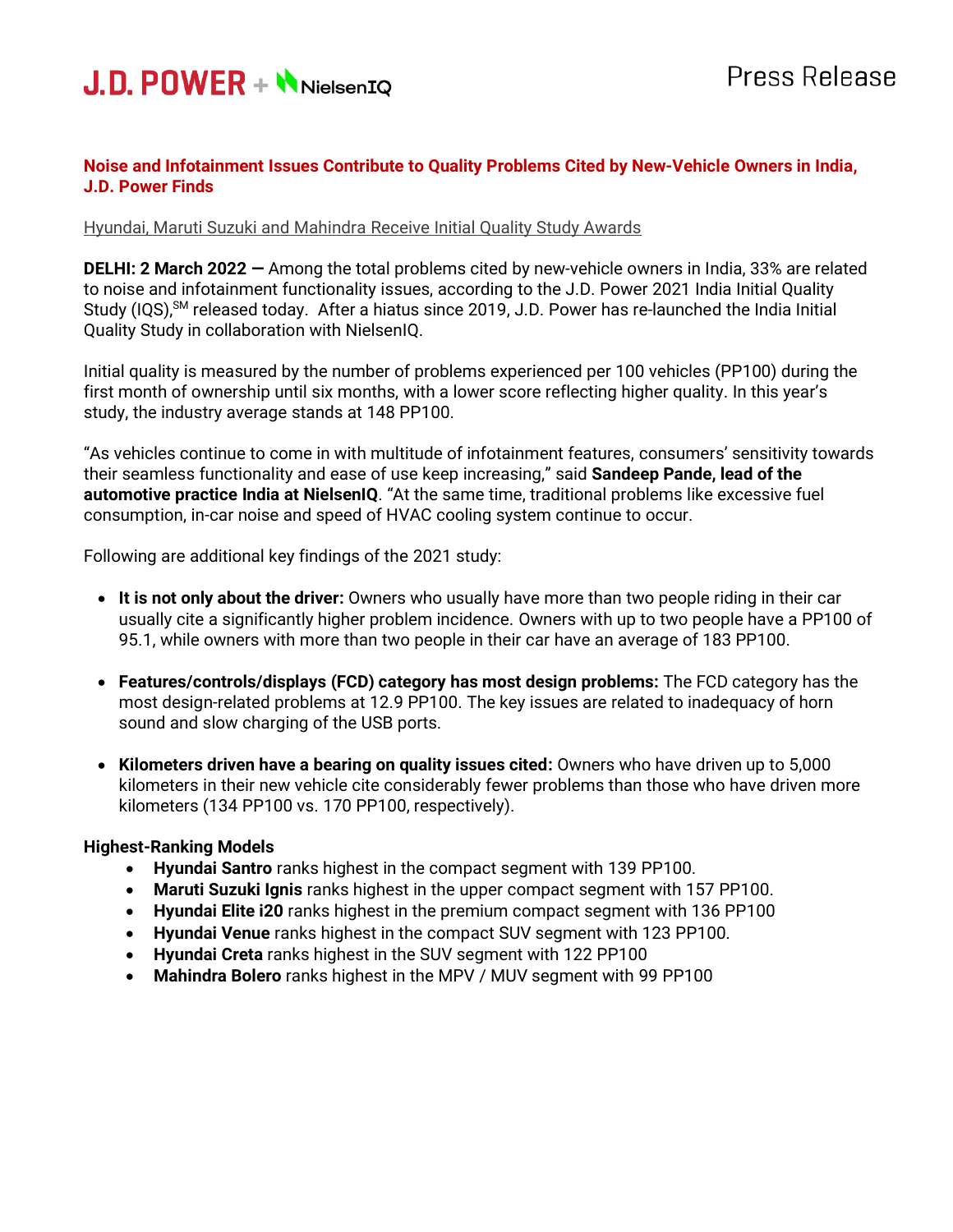The study measures problems experienced in two distinct categories: design-related problems and defects and malfunctions. The study includes specific diagnostic questions covering eight problem categories: exterior; driving experience; features/controls/displays; seats; audio/communication/entertainment/navigation; heating/ventilation/air conditioning; interior; and engine/transmission.

The 2021 India Initial Quality Study (IQS) is based on responses from 5,421 new vehicle owners who purchased their vehicle from January through December 2021. The months of April-June 2021 were not considered on account of the severe pandemic situation in India. The study was fielded from September through December 2021.

**J.D. Power** is a global leader in consumer insights, advisory services and data and analytics. A pioneer in the use of big data, artificial intelligence (AI) and algorithmic modeling capabilities to understand consumer behavior, J.D. Power has been delivering incisive industry intelligence on customer interactions with brands and products for more than 50 years. The world's leading businesses across major industries rely on J.D. Power to guide their customer-facing strategies. J.D. Power has offices in North America, Europe and Asia Pacific.

**NielsenIQ** is the leader in providing the most complete, unbiased view of consumer behavior, globally. Powered by a groundbreaking consumer data platform and fueled by rich analytic capabilities, NielsenIQ enables bold, confident decision-making for the world's leading consumer goods companies and retailers.

Using comprehensive data sets and measuring all transactions equally, NielsenIQ gives clients a forwardlooking view into consumer behavior in order to optimize performance across all retail platforms. Our open philosophy on data integration enables the most influential consumer data sets on the planet. NielsenIQ delivers the complete truth.

NielsenIQ, an Advent International portfolio company, has operations in nearly 100 markets, covering more than 90% of the world's population. For more information, visit NielsenIQ.com.

#### **Media Relations Contacts**

Geno Effler, J.D. Power; [media.relations@jdpa.com;](mailto:media.relations@jdpa.com) +1-714-621-6224 Kaustav Roy, NielsenIQ; [kaustav.roy@nielseniq.com;](mailto:kaustav.roy@nielseniq.com) Sandeep Pande, NielsenIQ: [sandeep.pande@nielseniq.com](mailto:sandeep.pande@nielseniq.com)

**About J.D. Power and Advertising/Promotional Rules:** [http://www.jdpower.com/business/about](http://www.jdpower.com/business/about-us/press-release-info)[us/press-release-info](http://www.jdpower.com/business/about-us/press-release-info)

> # # # NOTE: One chart follows.